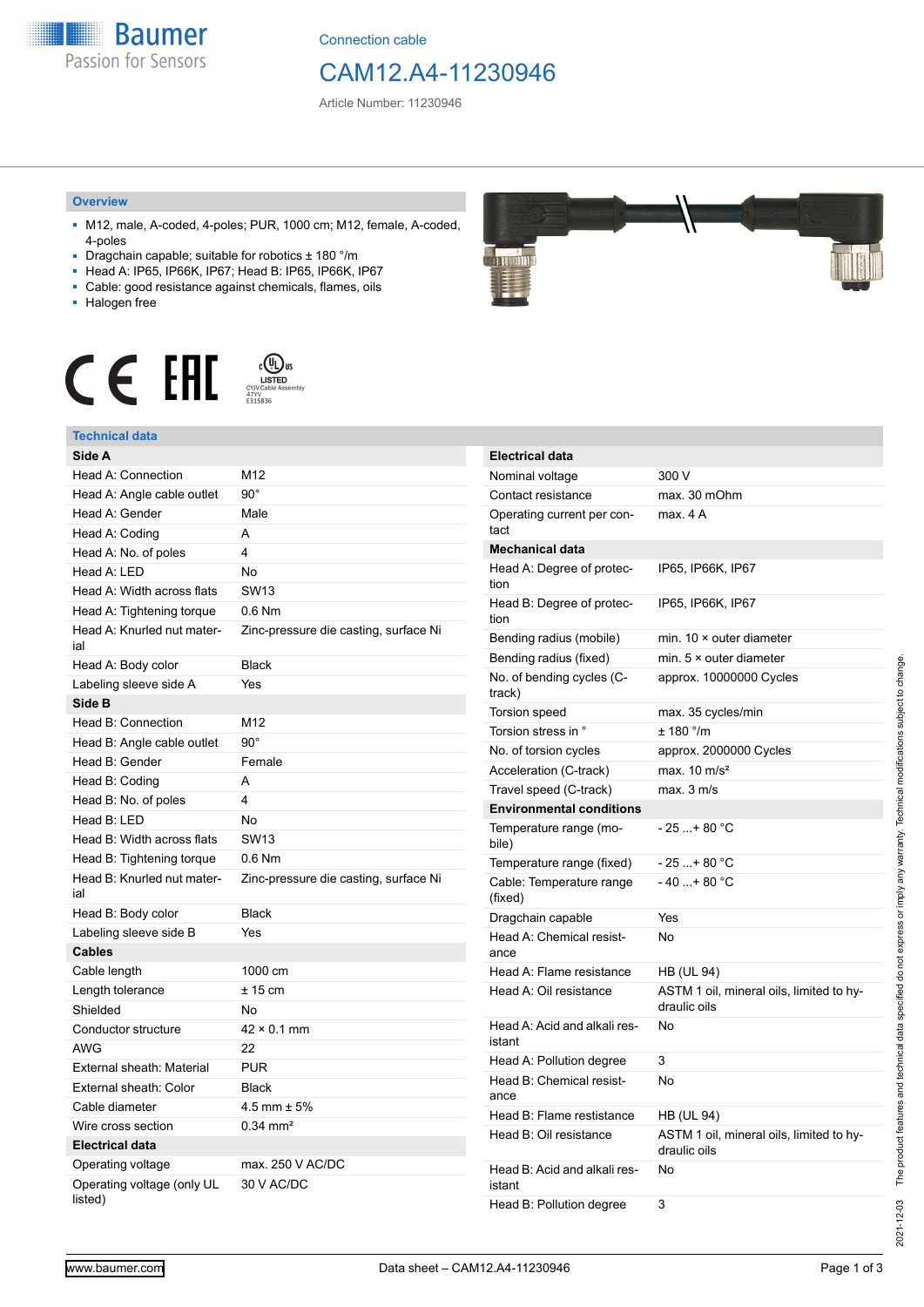

Connection cable

## CAM12.A4-11230946

Article Number: 11230946

#### **Technical data**

**Technical drawing**

**Side A**

#### **Environmental conditions**

Cable: Chemical resistance Good (DIN EN 60811-404)

Cable: Flame resistance Conform UL 1581 §1090 (H); CSA FT2; IEC 60332-2-2

#### **Environmental conditions**

Cable: Silicone-free Yes

Cable: Oil resistance Good (DIN EN 60811-404)

#### **Side B**

#### **Technical drawing**

 $32$  $M12x1$  $\emptyset$  15 39  $\sqrt[3]{13}$ 



#### **Coding**



**Coding**